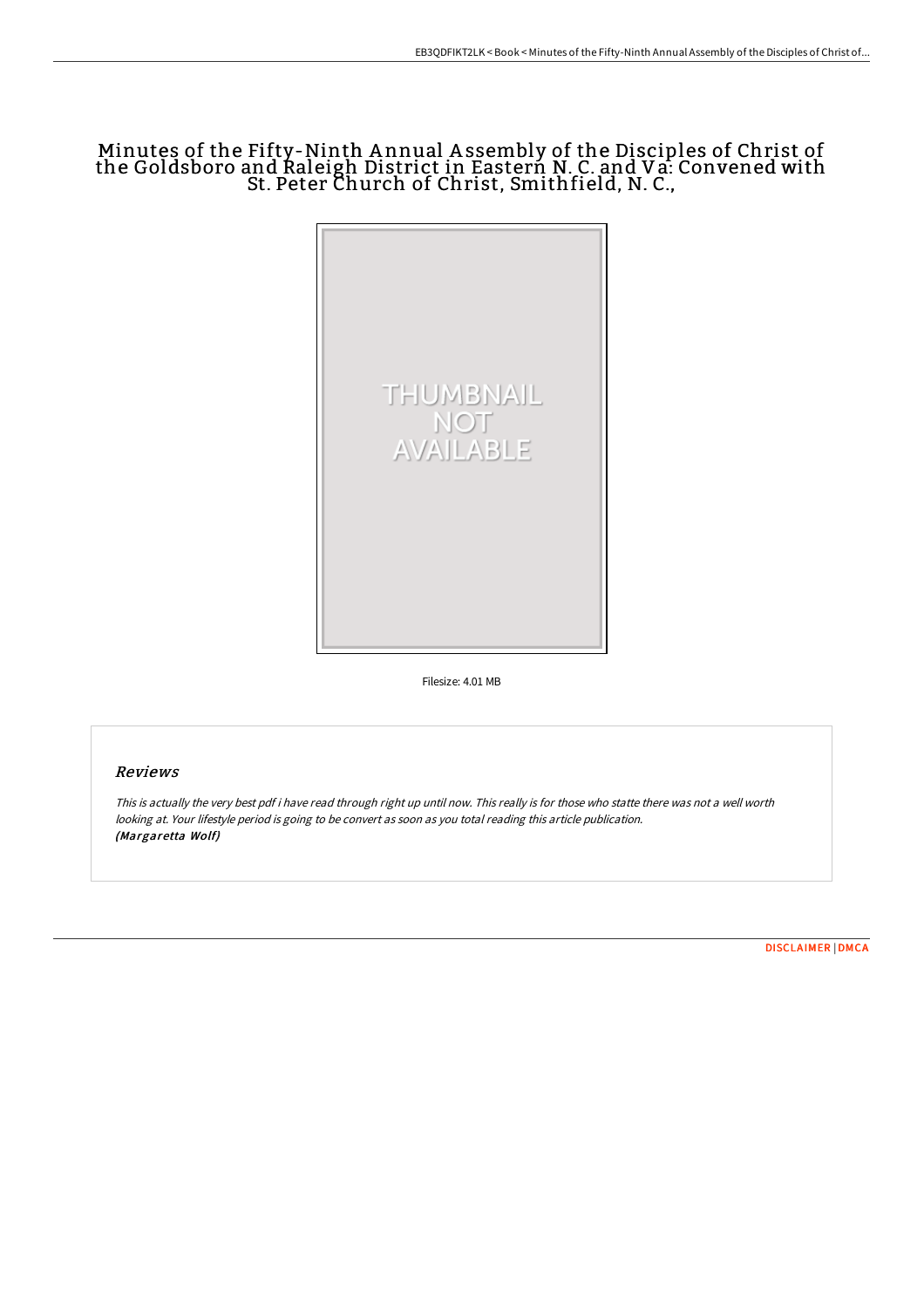## MINUTES OF THE FIFTY-NINTH ANNUAL ASSEMBLY OF THE DISCIPLES OF CHRIST OF THE GOLDSBORO AND RALEIGH DISTRICT IN EASTERN N. C. AND VA: CONVENED WITH ST. PETER CHURCH OF CHRIST, SMITHFIELD, N. C.,



Forgotten Books, 2017. Paperback. Condition: New. Language: English . Brand New Book \*\*\*\*\* Print on Demand \*\*\*\*\*. Excerpt from Minutes of the Fifty-Ninth Annual Assembly of the Disciples of Christ of the Goldsboro and Raleigh District in Eastern N. C. And Va: Convened With St. Peter Church of Christ, Smithfield, N. C., Oct. 20, 21, 22 and 23, 1931 The Chief called the house to order, singing My soul be on thy guard, and the Secretary continued to call the roll of Delegates and churches. (see statistical table and delegate roll) About the Publisher Forgotten Books publishes hundreds of thousands of rare and classic books. Find more at This book is a reproduction of an important historical work. Forgotten Books uses state-of-theart technology to digitally reconstruct the work, preserving the original format whilst repairing imperfections present in the aged copy. In rare cases, an imperfection in the original, such as a blemish or missing page, may be replicated in our edition. We do, however, repair the vast majority of imperfections successfully; any imperfections that remain are intentionally left to preserve the state of such historical works.

Read Minutes of the [Fifty-Ninth](http://techno-pub.tech/minutes-of-the-fifty-ninth-annual-assembly-of-th.html) Annual Assembly of the Disciples of Christ of the Goldsboro and Raleigh District in Eastern N. C. and Va: Convened with St. Peter Church of Christ, Smithfield, N. C., Online Download PDF Minutes of the Fifty-Ninth Annual Assembly of the Disciples of Christ of the Goldsboro and Raleigh District in Eastern N. C. and Va: Convened with St. Peter Church of Christ, [Smithfield,](http://techno-pub.tech/minutes-of-the-fifty-ninth-annual-assembly-of-th.html) N. C.,